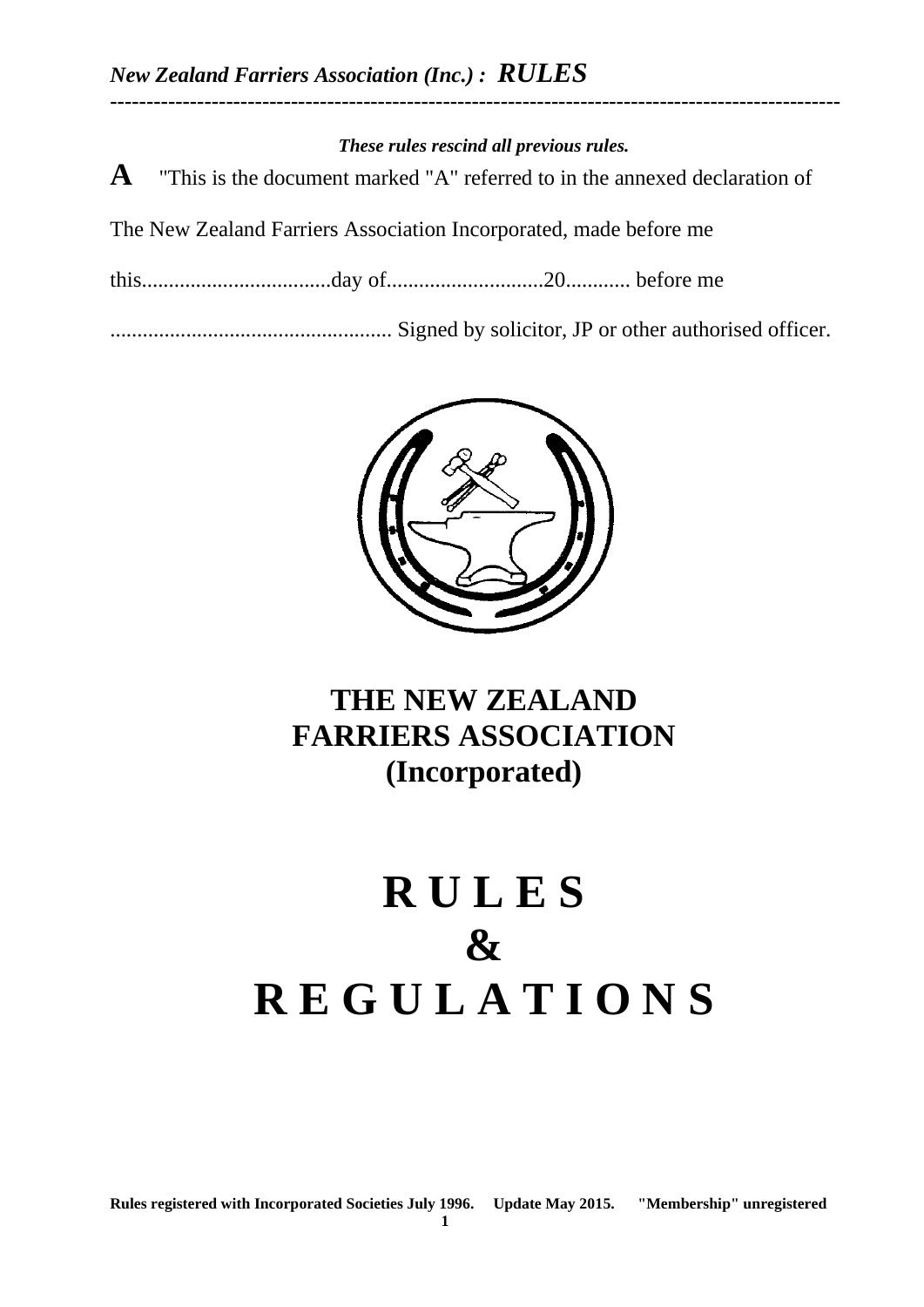# **1. NAME**

The name of the Association shall be - THE NEW ZEALAND FARRIERS ASSOCIATION INCORPORATED.

**-----------------------------------------------------------------------------------------------------**

# **2. REGISTERED OFFICE**

The registered office of the Association shall be 155 Old Railway Road, Kumeu, or at such other place as the Executive of the Association may decide.

# **3. OBJECTS**

- (a) To promote co-operation between members.
- (b) To promote the interests of the members.
- (c) To arrange where necessary the work of farriers to provide a competent service to the community.
- (d) To co-operate with the appropriate organisations on all matters concerning the training of farriers.
- (e) To nominate by way of the Branches of the Association farriers and farriery inspectors to all racing and harness meetings.
- (f) To publicly promote the high standards of craftsmanship in the farriery trade and publicly disassociate the Association from any person, persons, or activity contrary to the best interest of the craft.
- (g) To exercise all other powers of an Incorporated Society under the Act or otherwise conferred by law, including the power to borrow money on bank overdraft or by the issue of debentures, bonds, mortgages or any other security based on all or any of the property of the Association, or without any such security, but the powers of borrowing or raising money shall not be exercised except pursuant to a resolution passed at an Executive meeting after consultation and majority agreement from Branches.

# **4. SEAL**

The Association shall have a Common Seal which shall bear the registered name of the Association, and shall be kept in the custody of the Secretary. The Secretary shall affix the seal to all documents connected with the Association's affairs when authorised to do so by resolution of the Executive.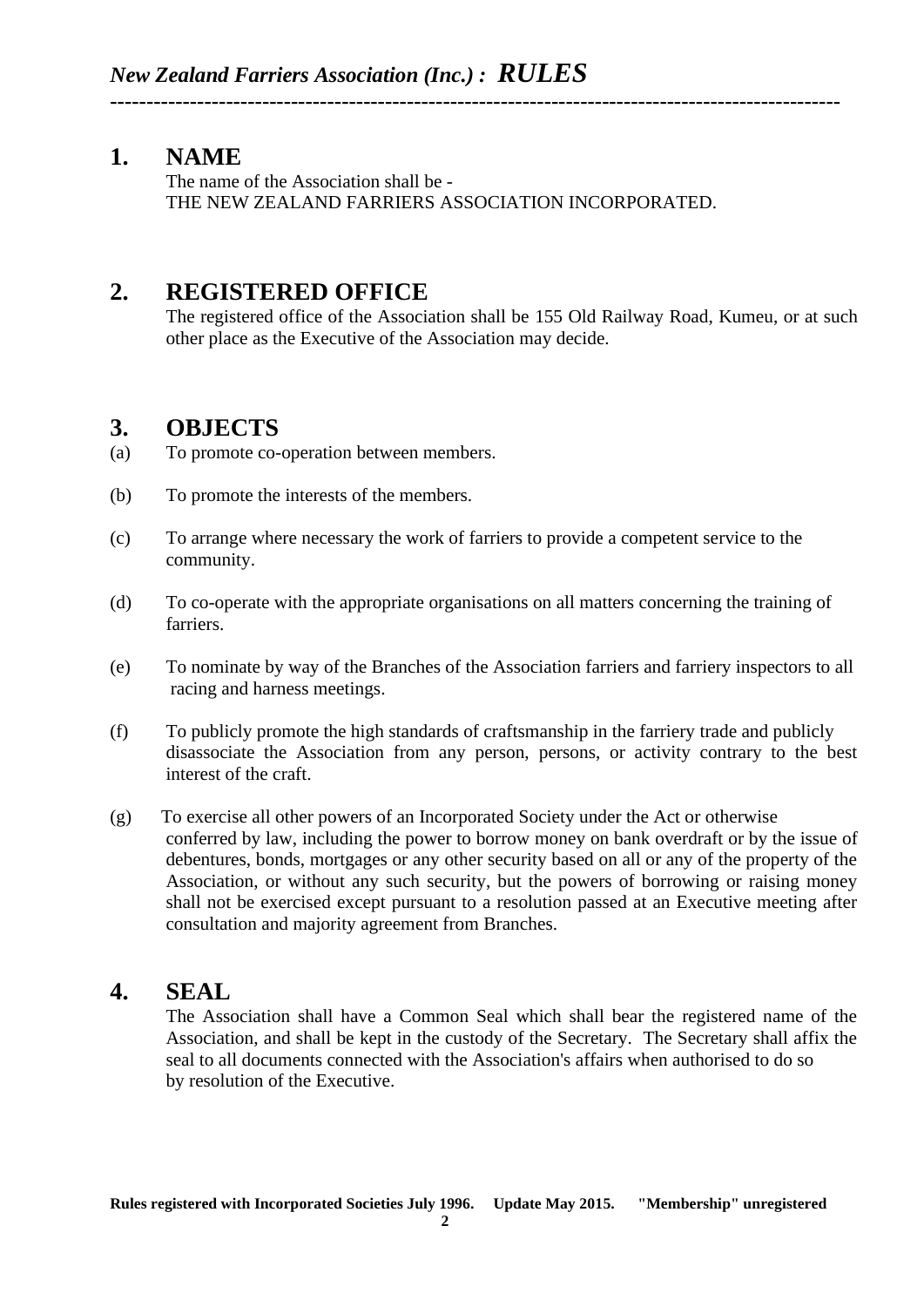### **----------------------------------------------------------------------------------------------------- 5. MEMBERSHIP**

The membership of the Association shall consist of Honorary, Life, Master Farrier, Farrier, Apprentice/Cadet and Associate members. All financial members have voting rights except for Associate, Apprentice/Cadet and Honorary members.

- **(a) Honorary Members** may be elected by a majority of financial members at the Annual General Meeting of the Association. Honorary Members have no voting rights and cannot hold office.
- **(b) Life Members** may be elected by a majority at the Annual General Meeting of the Association. This class of membership shall be restricted to registered members of the Association upon their retirement from active participation in the craft or deemed worthy through exceptional circumstances. Life Members have full voting rights at Annual General Meeting level and are not obliged to pay a subscription.
- **(c) Qualified Master Farrier** is a member of the NZFA having completed a National Certificate of Equine Practice or Certificate of Farriery Practice, or holding a recognised qualification from country of origin. Qualified Master Farrier has full power of voting and holding office. No Qualified Master Farrier status is awarded after year 2000.
- **(d) Qualified Farrier**. Any farrier passing NZFA Final exam after 2000, or any overseas farrier with recognised qualification from country of origin. Qualified Farrier has full power of voting and holding office.
- **(e) Farrier Member** being a financial member of NZFA who does not hold any recognised farrier qualification and whom is a practicing farrier. Farrier Member has voting rights but must be a financial member for 5 years before being elected to office.
- *(f)* **Trainee Member** is a signed-up apprentice. A trainee member has no voting rights and is not liable for a subscription.
- *(g)* **Adult Training Members**. Adult Training Member who enrols in the NZFA Training Program but are not signed apprentices. They pay a subscription to NZFA but do not have any voting rights until being a Qualified Farrier.
- *(h)* **Associate Members**. Associate Membership is open to any individual person, Firms or Companies who supports the aim and objectives of the NZFA. Associate Members hold no voting rights but can enjoy any benefits the NZFA offers (e.g. buyer discounts etc). Subscription for Associate Member will be set by the NZFA from time to time.

*(i)* **General**. The Association shall keep a register of all farriers who are members of the Association. Election to membership may be by simple majority of financial members at a Branch Meeting subject to approval by Executive.

Application for Membership shall be made in writing on the official application form to the Secretary of the Branch covering the applicant's area.

Any member may resign his membership by giving the Branch Secretary not less than one (1) months notice informing of this intention to do so."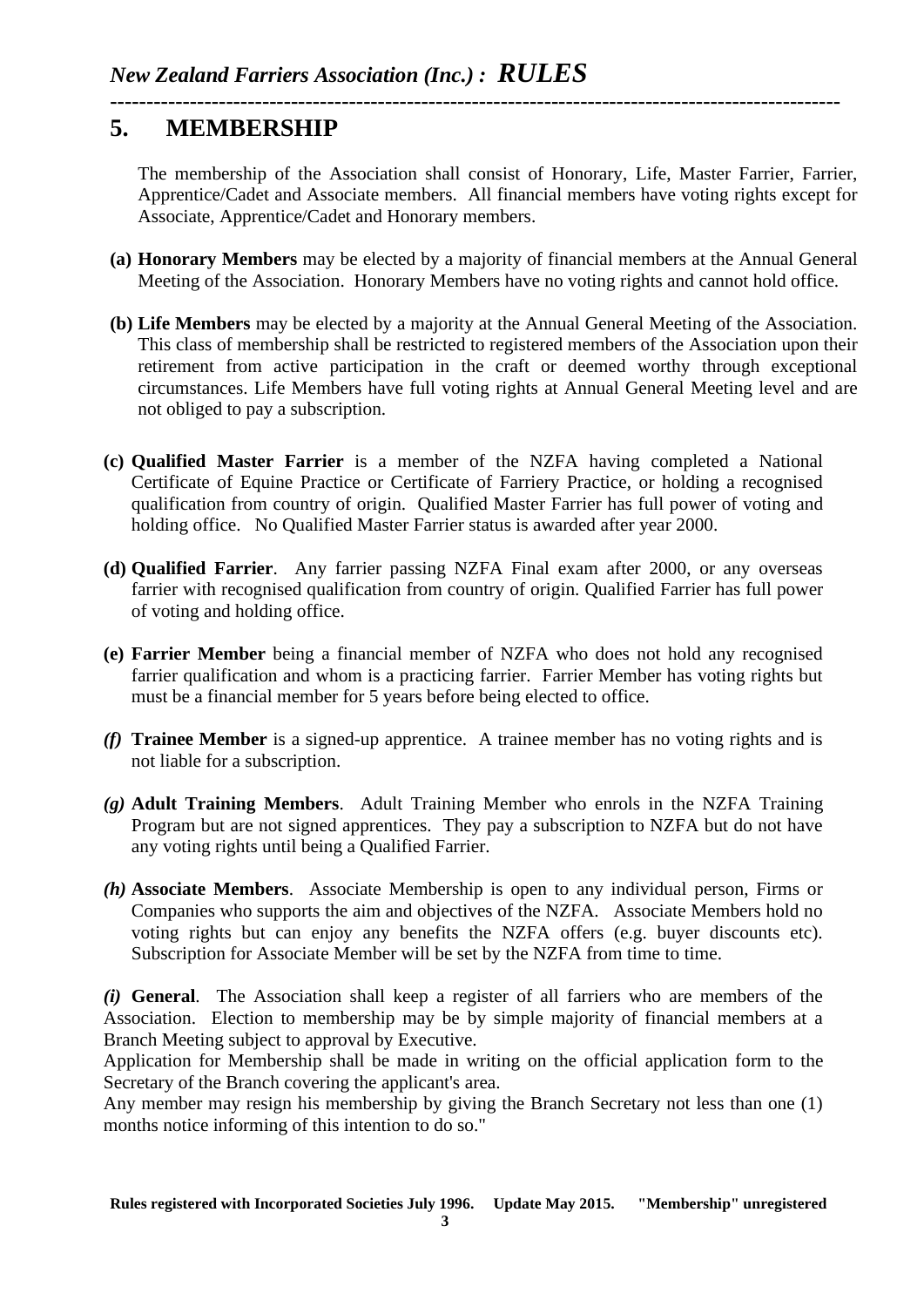# 6. **FINANCIAL**

#### **(a) Annual Subscriptions**

Subscriptions are to be set at Annual General Meeting for each membership class and must be paid within 3 calendar months of the date of invoice or membership will lapse.

#### **(b) Financial Year**

The annual subscription becomes due immediately upon resolution at the Annual General Meeting of the Association. The financial year for the conducting of the Association's affairs will commence on the first day of March and conclude on the last day of February of the following year.

**-----------------------------------------------------------------------------------------------------**

#### **(c) Levies**

A levy on all Farriers attendance fees payable by Racing or Harness Clubs shall be made on all Farriers plying their trade at race meetings. This levy may be altered at the discretion of the Association at the Annual General Meeting.

Every member paying a levy on 10 or more race meetings shall be exempt from having to pay a subscription.

Of the amounts so collected by each Branch of the Association, 75% will be paid to the Executive and the remaining 25% retained by the Branch.

#### **(d) Banking**

- (1) All monies received by the NZFA shall be paid into the association bank account and all payments made by cheque or through an online banking facility, signed or authorised as directed by the Executive from time to time.
- (2) The Treasurer shall bank portions of all monies received into investments, savings or general funds as directed by the Executive.
- (3) The day to day running of the Association shall be paid from the general account.
- (4) The income and property of the Association, from whatever source provided shall be used solely towards the aims and objectives of the Association.

# **7. ADMINISTRATION**

The affairs of the Association shall be administered at National level by the Executive Committee of the Association. The affairs of the branches shall be administered by the Chairperson, Secretary and Committee.

#### (**a) The Executive of the Association**

The Association Executive shall consist of the National President, two Vice Presidents, one each from the North and South Islands, a Secretary, a Treasurer, or Secretary/Treasurer, each Branch Chairperson or nominee, and immediate Past President with power to co-opt, all of whom shall be elected at the Annual General Meeting of the Association. That in the event of there being more than one nominee for the same position as executive that all nominees be present for the AGM and they all be entitled to the same travel and accommodation expenses afforded to the other executive attendees.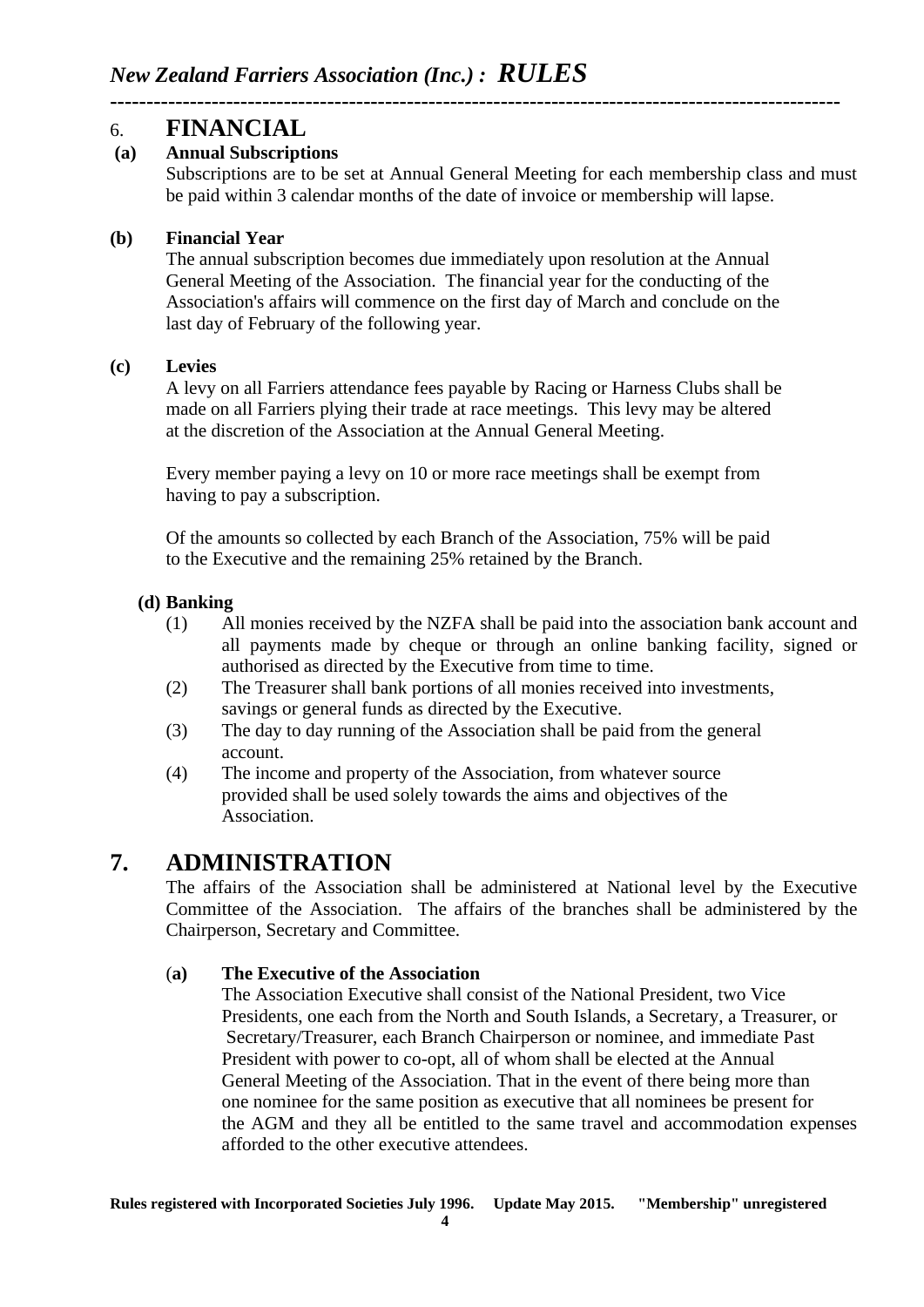#### **(b) Quorum**

A quorum of the Executive shall comprise any five financial Members of the Executive. Ten financial Members for an Annual General Meeting. Three Members for a Sub-committee with the exception of the Disciplinary Committee which must have five Members. At all Branch Meetings five financial Members shall comprise a quorum.

**-----------------------------------------------------------------------------------------------------**

If within half an hour from the time appointed for any meeting a quorum is not present, if a special General Meeting the same shall be dissolved but without prejudice to the calling of another for the same purpose. If an Annual General Meeting of the Association the meeting will stand adjourned until the next day at the same time and place. If a Branch Annual General Meeting or any other meeting the meeting shall stand adjourned until the same day of the next week at the same time and place. Then the members present at the adjourned meeting may transact any business as if they constituted a quorum. A disinterested quorum must be present when all decisions are made at all meetings of the Executive and Branch Meetings.

#### **(c) Chairperson of the Executive**

The Chairperson of any meetings of the council shall be the President of the Association. The Chairperson shall have a deliberative and, if necessary, a casting vote on all resolutions of the Executive. If, for any reason, the President is given leave of absence from an Executive Meeting the Executive shall elect an Acting Chairperson from those present.

#### **(d) Election of the President**

The President shall be elected at the Annual General Meeting of the Association. The term of office of the President shall be for one year but a member may hold office for more than one year. Candidates for the office of President must have served one year on the Executive as a Member or Vice President.

#### **(e) Executive Committee**

In the event of a vacancy occurring in the office of either President or Vice President of the Executive, the Executive shall elect from its ranks an acting President or Vice President to hold office until the next Annual General Meeting of the Association. If the office of an executive member falls vacant for any reason the Executive shall invite the Branch previously represented by that individual to nominate a suitable replacement for the balance of the term of the original vacancy.

Nominations from the Executive for the positions of President and Vice Presidents close with the National Secretary 60 days before the Annual General Meeting of the Association.

**5**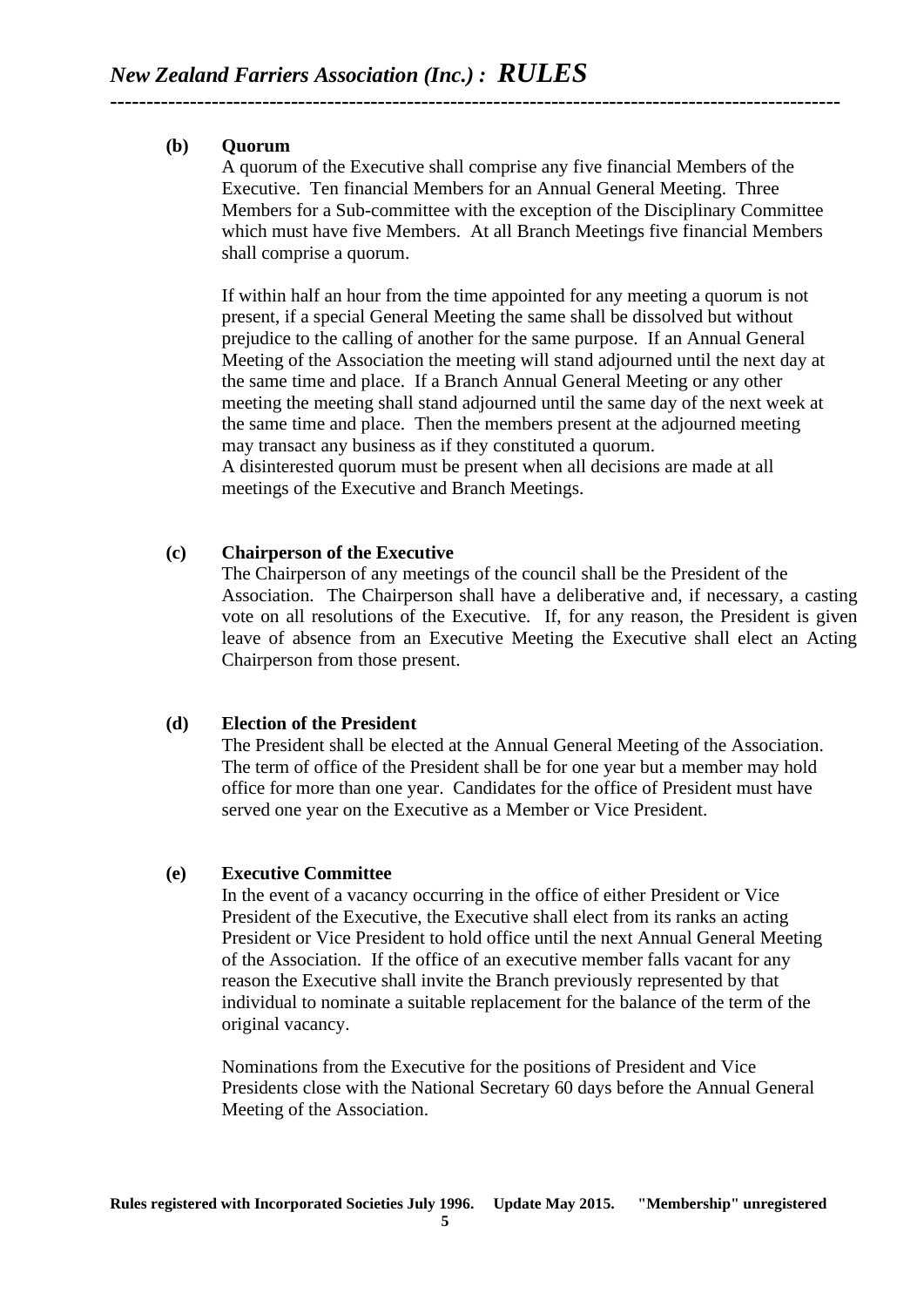#### **----------------------------------------------------------------------------------------------------- (f) Secretary/Director**

- i) The Secretary/Director shall carry out the instructions of the Executive in the administration of the Association's affairs. He/she shall have custody of the Common Seal of the Association. The position of Secretary/Director shall be appointed by the General Meeting and held until such time as the Executive sees fit to terminate the appointment.
- ii) The Secretary/Director shall be paid such Honorarium and reimbursement as the Association may from time to time decide by resolution of the Executive.
- iii) In the event of the offices of Secretary/Director Treasurer being at any time held by one and the same person such person shall be deemed to be Secretary/Treasurer and may be referred to as such or as "the Secretary" or as "the Treasurer" of the Association. In such event, the duties and power of the Secretary as well as those of the Treasurer set forth in these rules, but with such appropriate alterations with in the text as necessary, shall be observed as the duties and powers of the Secretary/Treasurer.

#### **(g) Treasurer**

- i) The Treasurer shall be elected by a majority of financial members eligible to vote at a General Meeting of the Association. The Treasurer shall maintain a record of the financial transactions of the Association available at all times for inspection by the Executive and submit all relevant documents for annual audit for presentation to the Annual General Meeting of the Association.
- ii) The Treasurer shall be paid such Honorarium and reimbursements as the Association may from time to time decide by resolution of the Executive.
- iii) If the office of Treasurer is held jointly with that of Secretary/Director the provisions of paragraph (iii) of Rule 7 (f) shall apply to this rule.

#### **(h) Annual Accounts Preparation**

That a Chartered Accountant shall be appointed at the Annual General Meeting of the Association for the purpose of preparing the Annual Financial Statements.

#### **(i) Sub Committees**

The Executive may appoint sub-committees to act in various capacities on its behalf. Such sub-committees will consist of at least two Executive members, the President ex-officio and any other persons the Executive sees fit to appoint. Co-opted members of any sub committee will have voting rights at any relevant sub committee meeting but will have speaking rights only at any executive meeting.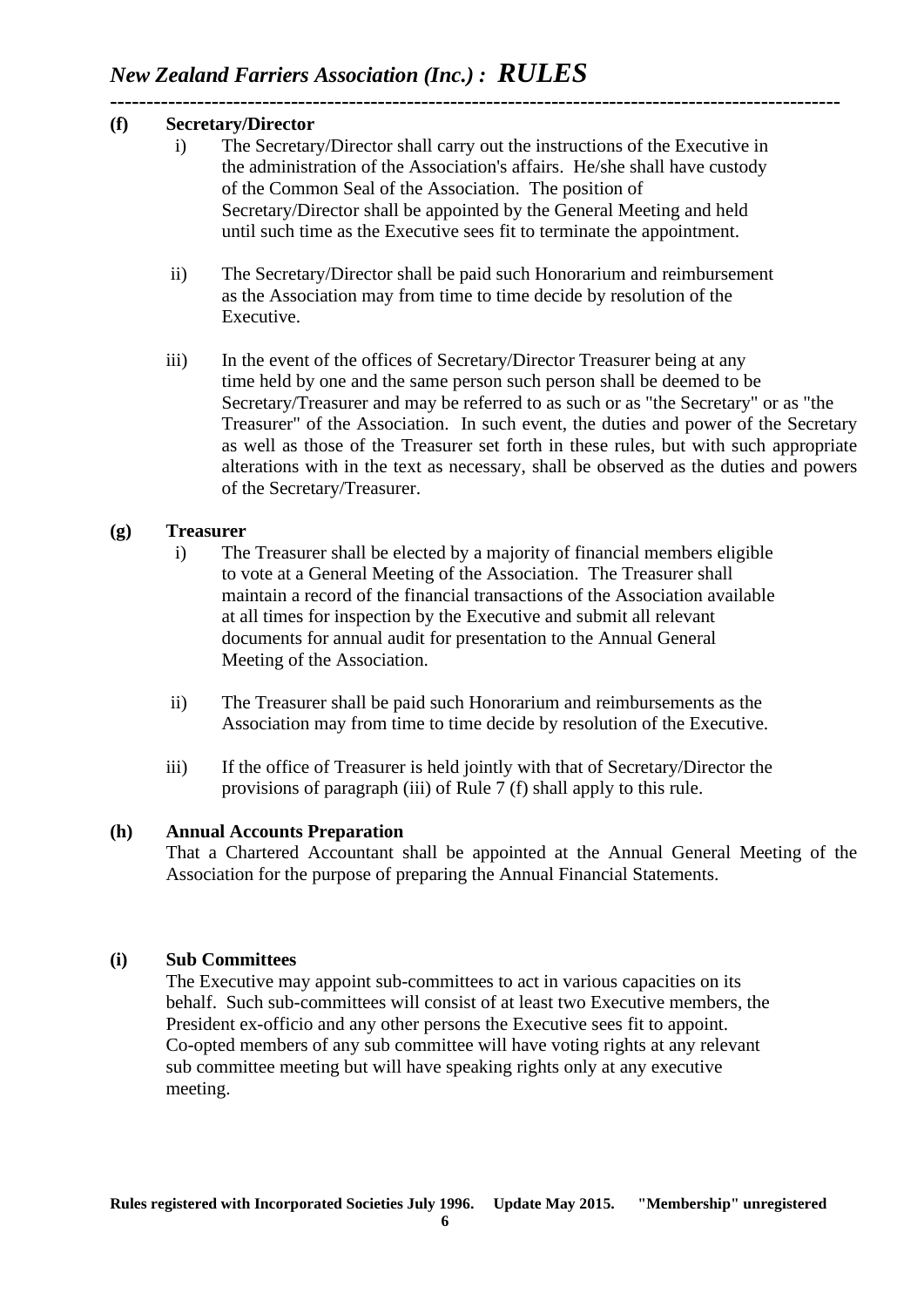**-----------------------------------------------------------------------------------------------------** The standing sub-committee shall comprise;

- *i) The Liaison Sub-Committee* whose task it shall be to conduct any negotiations on behalf of the Executive with various racing, harness and Equine organisations. e.g. Vet Farrier Liaison Committee.
- *ii) The Disciplinary Sub-Committee* shall investigate all matters of a disciplinary nature referred to it by the Branches and shall be entitled to make recommendations as necessary to the Executive.
- *iii) The Technical & Training Sub-Committee* shall deal with all technical matters relating to farriery and one of its members shall be the Association representative on the National Equine Training Committee (Inc).
- *iv) Registration Act - Sub Committee*

Duties of Subcommittees:

- (a) It shall be the utmost responsibility of all subcommittees to meet promptly should any matter under its jurisdiction arise. All meetings shall be conducted in a truly business-like manner and a strict and coherent record shall be kept of all business transacted at such meetings.
- (b) A full written report containing any and all recommendations shall be supplied to the Association's Secretary within twenty-one days of any subcommittees final findings.
- (c) It shall be of utmost importance that all subcommittees keep abreast with all laws of the land pertaining to their portfolios also to keep abreast with new innovations and technology.
- (d) Any member of the Association can bring to the attention of the relevant subcommittee any ideas or suggestions they may think relevant. It is the duty of any subcommittee to recognise any such input and to inform that person what action will be taken.
- (e) On any matters of discipline, the subcommittee shall hold paramount the rights of an individual and all subsequent discussion shall be held in committee.
- (f) It shall be the sole responsibility of the Executive as to whether any or all findings and decisions of any subcommittee are to be made public.

#### **(j)A Powers of the Executive**

- 1. The Executive shall meet as and when business warrants and shall be summoned by the President in writing giving at least seven days notice of date, time, place and business to be transacted.
- 2. Any four members of the Executive may request the President to call a meeting of the Executive.
- 3. Resignation of any Executive members must be presented to the Executive.
- 4. Full minutes of all Executive meetings must be sent to all Branch Secretaries within thirty days of such meetings.
- 5. The Executive must guard and guide the initial aims of the Association.
- 6. To promote, devise and maintain any such rules that will improve the workings of the Association.
- 7. To approve dates for all fixtures.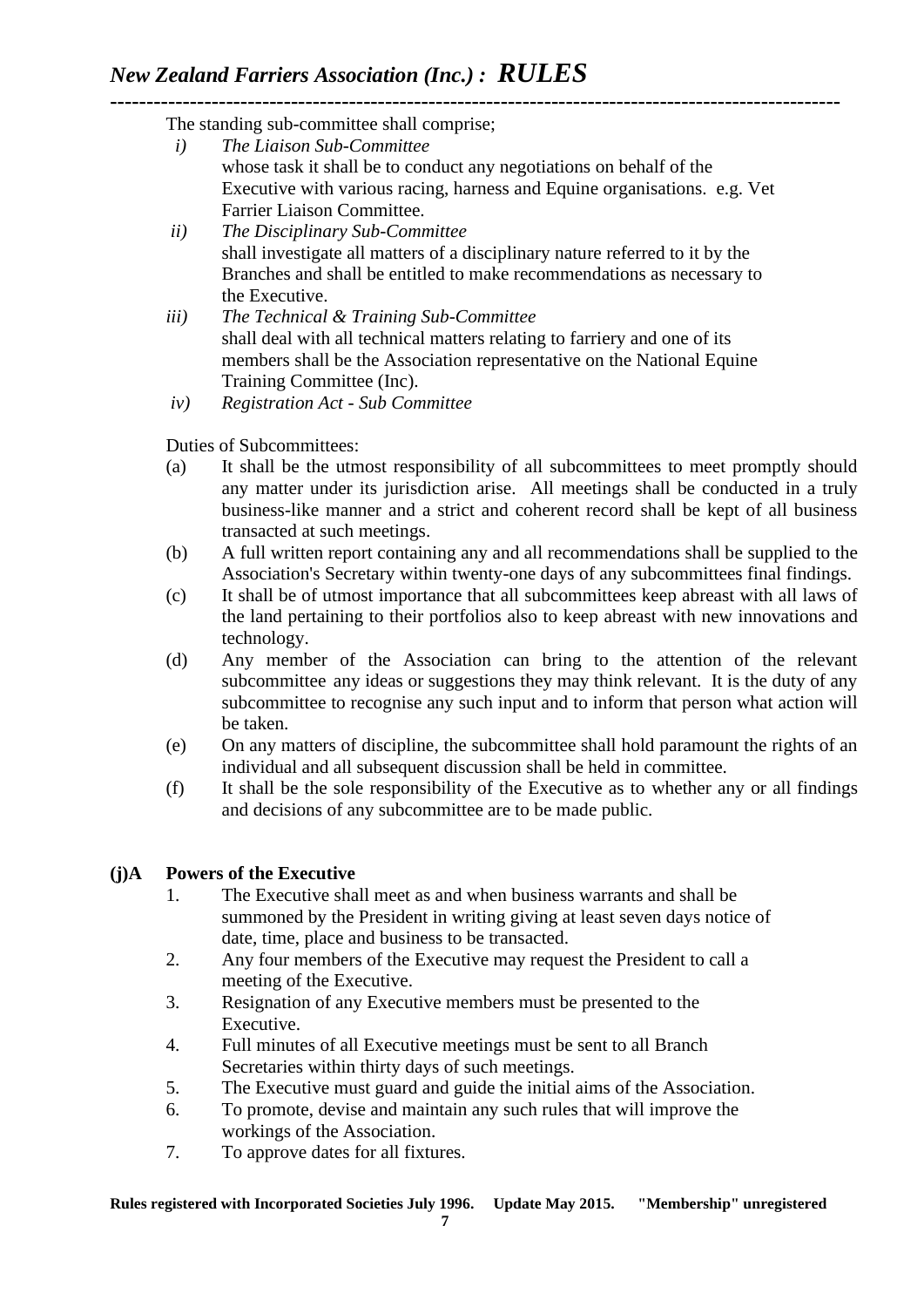- **-----------------------------------------------------------------------------------------------------** 8. The Executive may be empowered to examine the accounts of the Association and Branches and to pass such accounts for payment.
	- 9. The Executive may reimburse any member for expenses incurred.
	- 10. If a new item the Executive can bring down a decision which would stand till the next Annual General Meeting where this will be either ratified or defeated.
	- 11. The Executive have the power to co-opt any person/s and appoint said person/s to any sub-committee as it may see fit from time to time.

#### **(j)B Disqualification from Executive**

An Executive Member shall be obliged to vacate any office he/she may hold in the Association if;

- 1. He/she is absent without leave from three consecutive meetings or without having tendered a written apology for their absence from three consecutive meetings.
- 2. If found to be of unsound mind by a registered medical practitioner.

#### **(k) Annual General Meeting of the Association**

The Annual General Meeting of the Association will be held in April or May of each year at a place and time notified by the previous Annual General Meeting to all members in writing at least Forty-Five (45) days before the Meeting is due.

BUSINESS - MINUTES: Apologies Minutes of the previous Annual General Meeting Business arising from the Minutes President's Report Balance Sheet and Financial Statement and Auditors Report Election of Officers Election of Sub Committees Correspondence Accounts of payment Appointment of Auditor, and Bank Signatures Setting of Subscriptions Notices of Motion Life/Honorary Members General Business Closure of Meeting.

#### **(l) Voting at the Annual General Meeting**

The only persons entitled to vote at the Annual General Meeting of the Association shall be the delegates of the Branches and the current members of the Executive. All those entitled to vote shall have one vote except the President who shall have a casting vote as well as a deliberative vote.

In the event of a resolution not being clearly carried by a majority of voices the issue shall be decided by a show of hands.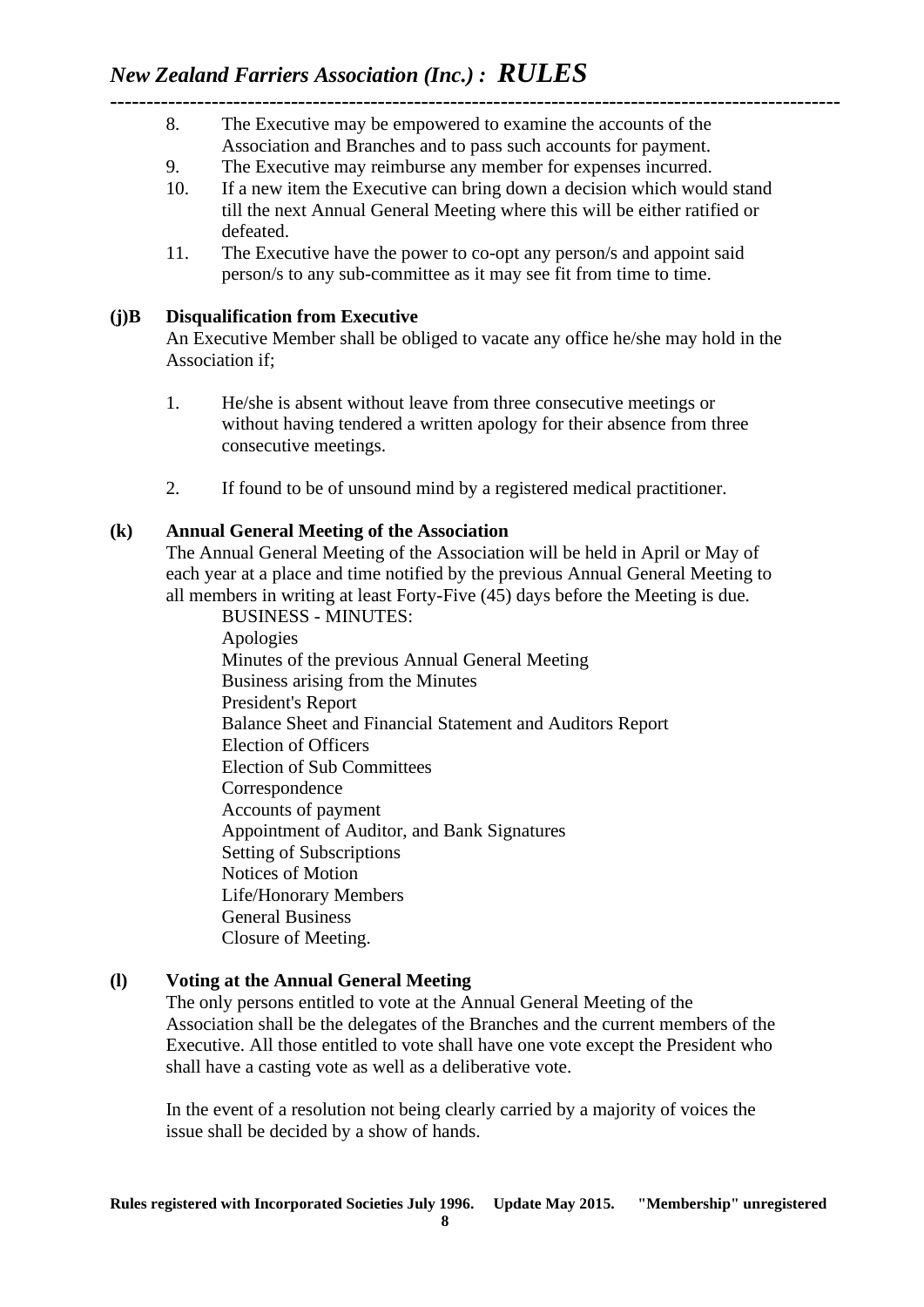# *New Zealand Farriers Association (Inc.) : RULES*

**-----------------------------------------------------------------------------------------------------** In the election of all offices of the Executive save that of the Secretary/Director, all votes will be by secret ballot, conducted by the Secretary and one other person elected for this purpose by the Annual General Meeting.

Proxy Votes: Proxy votes will not be allowed in any election or vote.

#### **(m) Notices of Motion**

No notice of motion to rescind a resolution of the Association or to amend the rules of the Association shall be valid unless it is received in writing by the Secretary at least sixty (60) days before the Annual General Meeting is due to be held. Notices of Motion will be acceptable only if moved and seconded by financial members of the Association.

#### **(n) Special General Meetings of the Association**

At the written request of at least ten (10) financial members. The Executive shall call a special general meeting within 21 days at a venue central to the members. Such notice shall state the reason, business and objects of such special meeting. No other business shall be considered.

Notification of the date and venue of Special General Meetings must be sent in writing to the last known address of all financial members and the agenda must include the reasons for the meeting being held. The business of the Special General Meeting shall be conducted by the President or his Deputy as provided for in Rule 7(c). The Special General Meeting of the Association may not discuss any business other than that on the agenda. Voting at Special General Meetings shall be by a show of hands, provided that should any one member request that any question be decided by secret ballot of members such a ballot shall thereupon be taken under the direction of the President or person duly authorised to act in his stead.

Voting to be in accordance with Rule 7L. The President may at any time convene a special meeting and shall do so on a written requisition.

## **8. BRANCHES OF THE ASSOCIATION**

Branches of the Association may be formed to administer the affairs of the Association at local level. The formation of a branch based on geographic or other considerations shall be at the discretion of the Executive.

#### **(a) Objects of the Branch**

These will be identical with those of the Association but in addition each Branch shall:

- i) receive any monies from Racing or Harness Clubs within the region payable to a Farrier or Farrier Inspector acting on behalf of each Racing or Harness Club.
- ii) apportion such monies paid to it in the manner prescribed in Rule 6(c).
- iii) notify the appropriate organising bodies which may conduct a roster service offered by the Farriers Association servicing that Racing District.

**9**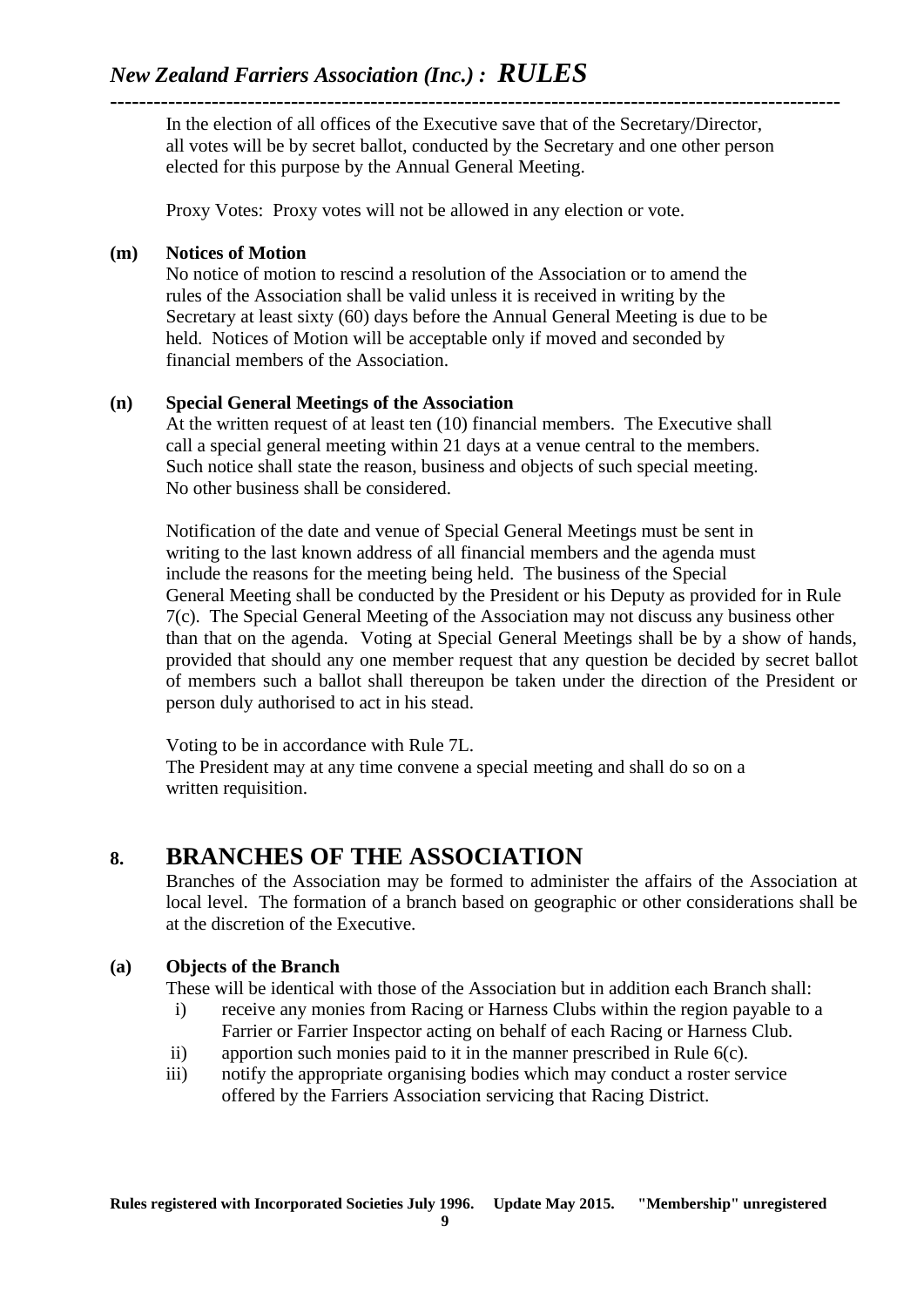#### **OFFICERS**

#### **(b) Branch Chairperson**

The Branch Chairperson shall be elected at the Annual General Meeting of the Branch.

#### **(c) Branch Secretary/Treasurer**

**-----------------------------------------------------------------------------------------------------**

A Secretary/Treasurer shall be appointed at the Annual General Meeting of the Branch. The Secretary/Treasurer will have the custody of any records of the Branch and be responsible for administering the finances of the Branch as directed by the Branch Committee.

#### **(d) Branch Committee**

The Branch Committee shall consist of the Branch President, the Secretary and a minimum of three financial members of the Association.

#### **(e) Voting**

At any General Meeting of the Branch all financial members will have one vote on any resolution except the Branch Chairperson who shall have a casting vote in addition to a deliberative vote.

#### **(f) Branch Delegates**

The Branch will, at its Annual General Meeting elect two financial members as delegates to represent it at the Annual General Meeting.

In the event of any duly appointed delegate being unable to be present at any General Meeting of the Association the Branch Chairperson may appoint any other financial member eligible to vote to act and vote in the place of such delegate.

#### **(g) Rules**

The Branches shall conduct their affairs within the limits of the Rules of the Association.

#### **(h) Annual Subscription**

The Branch may if it so wishes prescribe by a majority vote an additional Branch annual subscription at its Annual General Meeting.

#### **(i) Annual General Meeting of the Branch**

The Branch shall hold its Annual General Meeting no later than twenty-eight (28) days before the date of the Annual General Meeting of the Association and must give 14 days notice of such meeting.

#### **(j) Membership**

Membership of the Branch shall be open to all Farriers, Associates and Apprentices on the nomination and seconding of financial members on a simple majority of members at a Committee Meeting of the Branch or a General Meeting of the Branch. All members of Branches must be financial members of the Association and no membership is valid until accepted by the Executive. No member may belong to more than one Branch at any one time.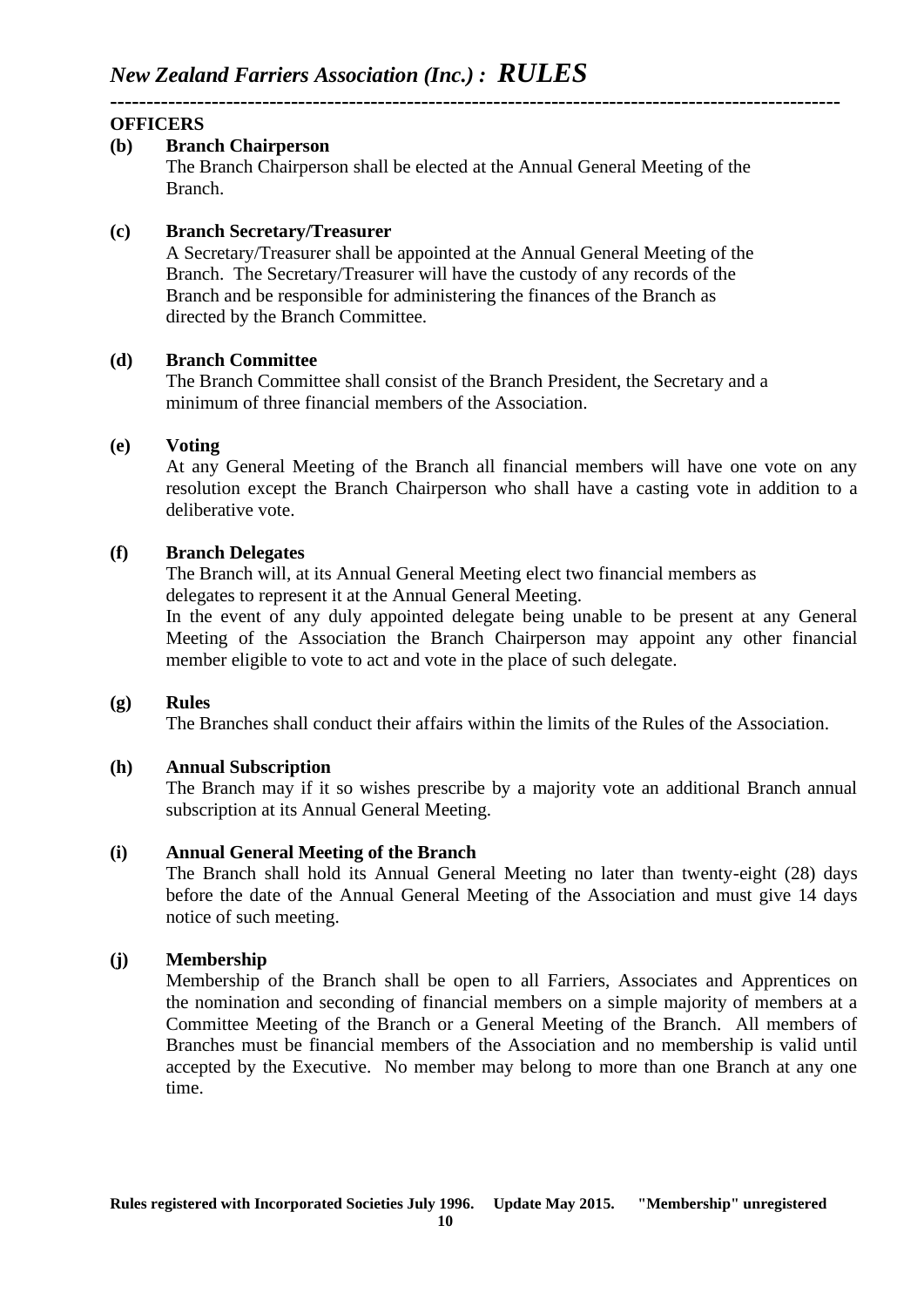## **9. DISCIPLINARY**

#### **(a) Expulsion or Suspension of Membership**

Any member of the Association may be expelled from the Association, suspended from membership or fined.

i) he/she is in breach of any of their obligations or has breached any of these rules.

**-----------------------------------------------------------------------------------------------------**

- ii) he/she is guilty of disloyal utterance or acts.
- iii) he/she behaves in a disorderly manner at any Meeting.
- iv) he/she is abusive to any officer of the Association who is in the course of conducting the affairs of the Association delegated to him/her by the Executive or the Branch Committee.
- v) he/she conducts themselves in a manner unworthy of a member of the Association and brings the Association into disrepute.
- vi) he/she claims or appears to represent the Association without due authorisation by the Executive of the Association.

#### **(b) Notice of Complaint**

Complaints against members of the Association must be in writing and be forwarded to the Secretary of the Branch to which the member belongs. Any complaint must be lodged within a reasonable time of first knowledge of the alleged breach of discipline.

#### **(c) Action of the Branch**

On receipt of the complaint the Branch Committee must advise in writing the person against whom the complaint has been made within (14) days. Details of the complaint including the identity of the person making the complaint must be contained in any such notice. All complaints must be referred to the Executive of the Association for action by the Disciplinary Sub-Committee. The Executive may then delegate further investigation into the complaint to the disciplinary sub-committee as it sees fit on the basis of evidence presented to it.

#### **(d) Action by the Disciplinary Sub-Committee**

When a complaint against a member has been referred to it, the sub-committee shall investigate the matter and may recommend to the Executive what action, if any, it should take.

#### **(e) Rights of the Individual Against Whom a complaint has be made**

On notification of having been made the subject of a complaint, the individual concerned has the right to appear before the disciplinary sub-committee on the course of its deliberations or otherwise state his case in writing to the sub-committee.

#### **(f) Confirmation of a Complaint**

On receipt of a written report by the Convenor of the disciplinary sub-committee the Executive may decide to give a warning from the Executive, whatever it may be, shall be communicated in writing to the individual concerned.

#### **(g) Right of Appeal against Expulsion or Suspension**

An individual member suspended or expelled under these Rules may appeal in writing within seven (7) days to the Executive for reconsideration of any decision made on a matter of discipline. After consideration of any such appeal the decision of this Executive shall be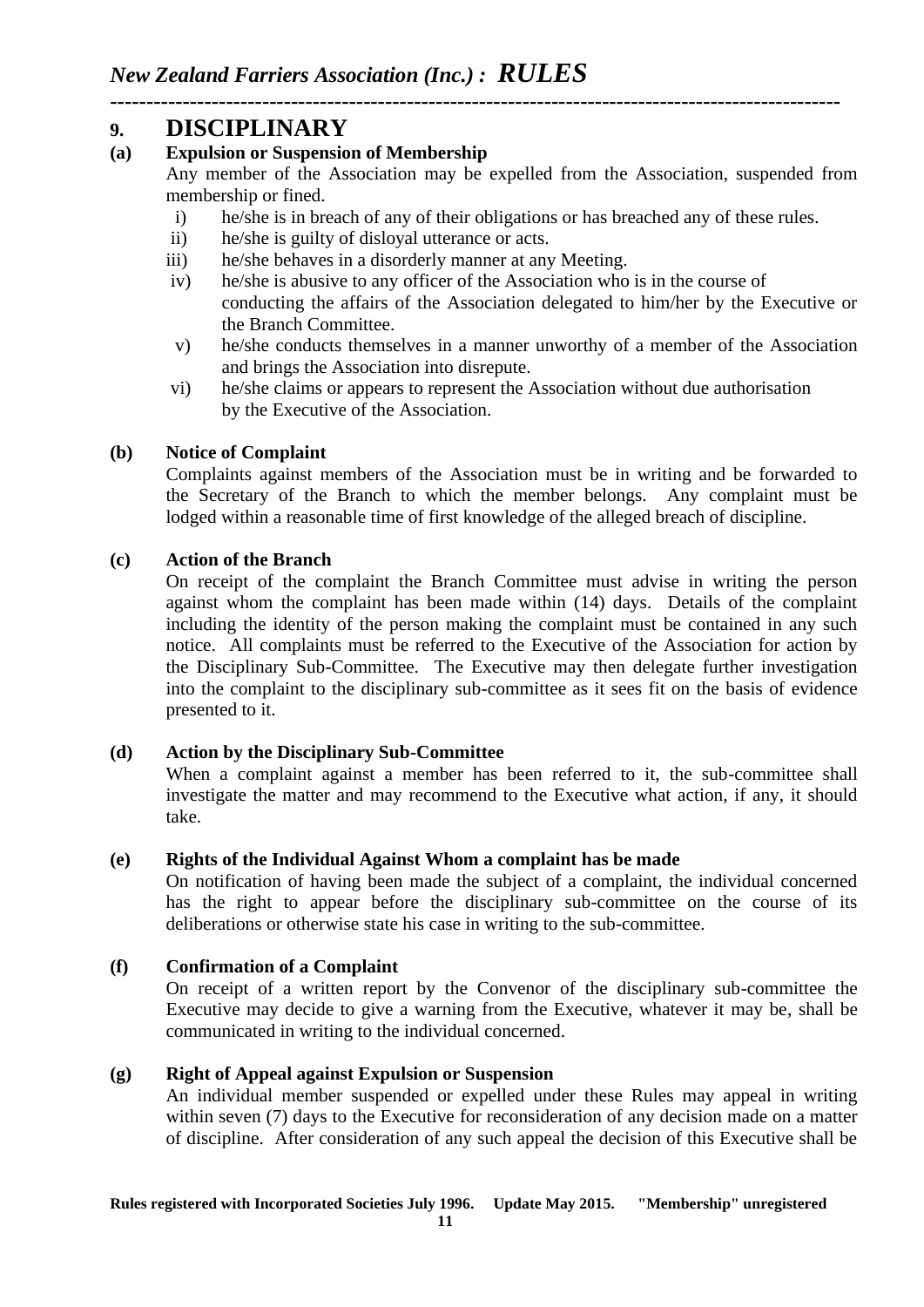final. An appeal fee of \$500 must be lodged with the written appeal and it may be refundable at the discretion of the Executive.

**-----------------------------------------------------------------------------------------------------**

#### **(h) The Executive shall be empowered to**

Suspend or remove from office as body or individually the officers or member of any Branch Committee who refuse to comply with the Association rules or Branch rules or who in opinion or the Executive act in any manner prejudicial to the interests of the Branch or Association and to appoint from the members of the Branch Officers to fill the vacancies thereby created until the next Annual General Meeting of the Branch.

# **10. ALTERATION TO RULES**

Should any member of the Association desire to amend, add to or rescind any Rule he/she shall forward to the Branch Secretary in writing advice of such amendment.

The Branch Secretary shall give notice to all Branch members and advise that such amendment will be put to the members at the next Branch Meeting.

Should the proposed amendment be passed by the majority of the members present, the Branch Secretary shall thereupon forward a notice of motion to the Secretary/Director.

The Secretary/Director shall give notice to all Branches of the proposed amendment and advise that such amendment will be put to the Executive at the Annual General Meeting of the Association.

Should the proposed amendment be passed by a majority of the executive present the Secretary/Director shall thereupon forward a copy in duplicate of such amendment to the registrar in accordance with act.

The amendment shall come into operation when and not until it is registered by the Registrar.

No addition to or alteration of the objects, personal benefit clause or the winding up clause shall be approved without the Inland Revenue approval. The provisions and effect of this clause shall not be removed from this document and shall be included and implied into any document replacing this document.

## **11. BYLAWS**

- (a) All Bylaws, Regulations and General Competition rules in force at the time of incorporation of the Association shall until altered, be duly observed and kept, provided the same are not contrary to or inconsistent with these rules.
- (b) The powers conferred under these rules are not to be construed so as to apply to an addition, alteration, recession or amendment of these rules.
- (c) The Executive may from time to time make, amend, rescind, or add to any bylaws relating to the affairs of the Association provided they are not inconsistent with the rules of the Association. To be ratified or defeated at the next Annual General Meeting.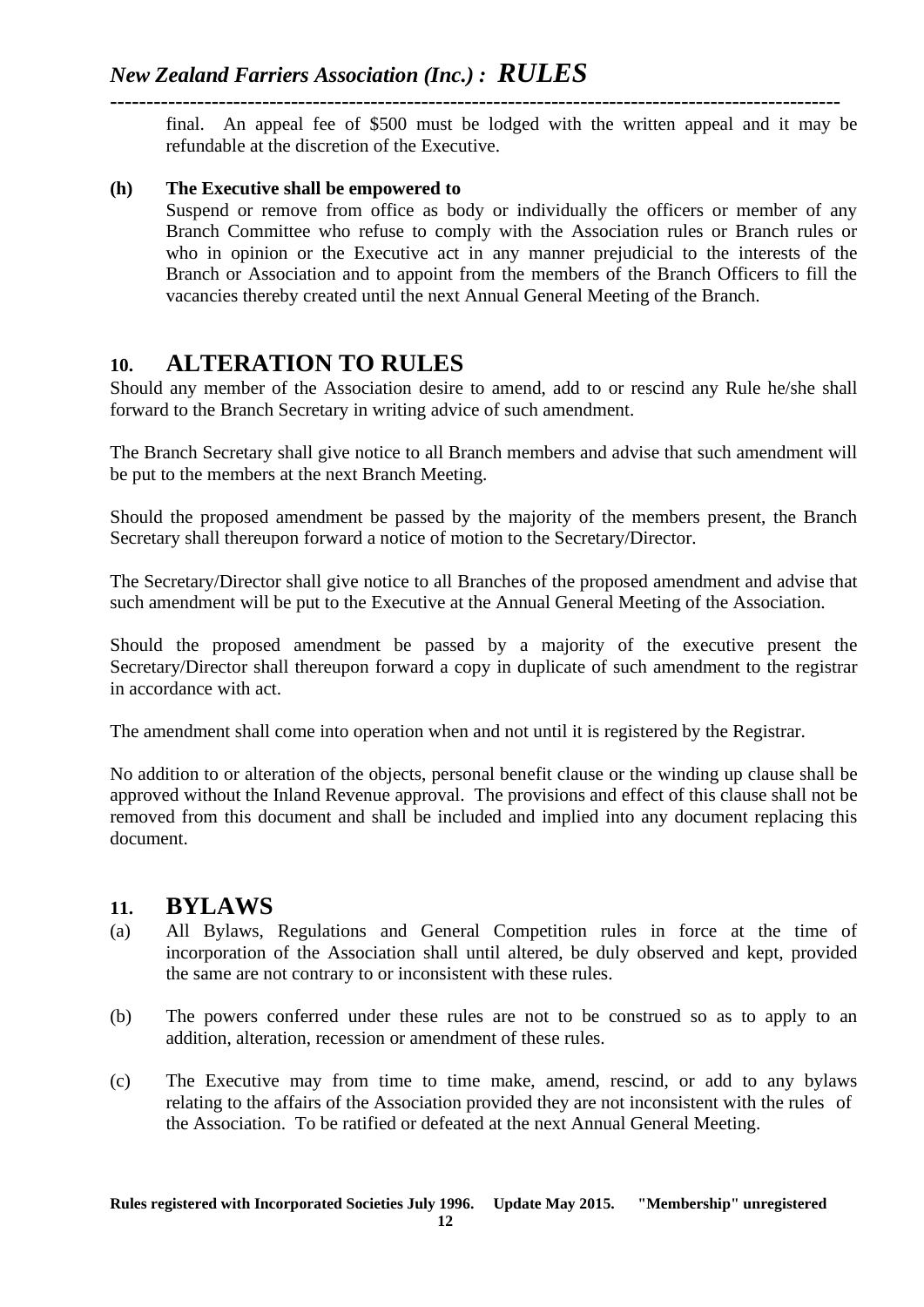# **12. INTERPRETATION OF RULES**

Any doubt or difficulty arising as to the interpretation of these rules or as to any matter of policy or any other matter not provided for by these rules shall be determined by the Executive subject to review by a General Meeting.

**-----------------------------------------------------------------------------------------------------**

# **13. DISSOLUTION**

The Association may be voluntarily wound up in accordance with Section 24 of the Act.

Upon winding up the Association or upon dissolution thereof by the Registrar the funds of the Association after payment of all debts and the expenses of winding up, shall be disposed as a donation to a registered equine charity or equine research foundation. The Association prohibits the distribution of any surplus funds or assets to its members.

## **14. BADGES**

- (a) The official badge of the Association shall be available to all financial members.
- (b) The official badge will be issued by the Branch Secretary on advice of Acceptance for membership by the Executive.
- (c) The cost of the Badge shall be determined by the Executive.
- (d) The badge shall be returned to the Association if for any reason the membership of the wearer lapses.
- (e) In the event of a bona fide loss of a badge a replacement may be purchased by a financial member.

# **15. ETHICS**

Accepting that competition is a necessary and vital part of the pursuit of individual interest in a free enterprise system, the Association nevertheless believes there are codes of behaviour along which business should be conducted to avoid unnecessary hardship to fellow farriers and which will help to prevent the down grading of the farriery industry as a whole. Such codes will also benefit in the long term the interests of our customers assuring them of the best possible job at a reasonable cost.

These codes are as follows:

In our consideration for our industry, our employees, our fellow farriers and our customers, we should:

- 1. Satisfy ourselves as to the truth and fairness of every transaction.
- 2. Do not abuse another man's trust. See that our employees uphold the highest possible standards of truth and fairness, avoiding at all times misrepresentation, non-disclosure, overpricing exploiting practices and otherwise abuse the confidence placed in us.
- 3. Associate freely with our fellow farriers encouraging a high level of trust and goodwill. By our own conduct we should at all times promote the idea of good faith and respect between our industry and our customers.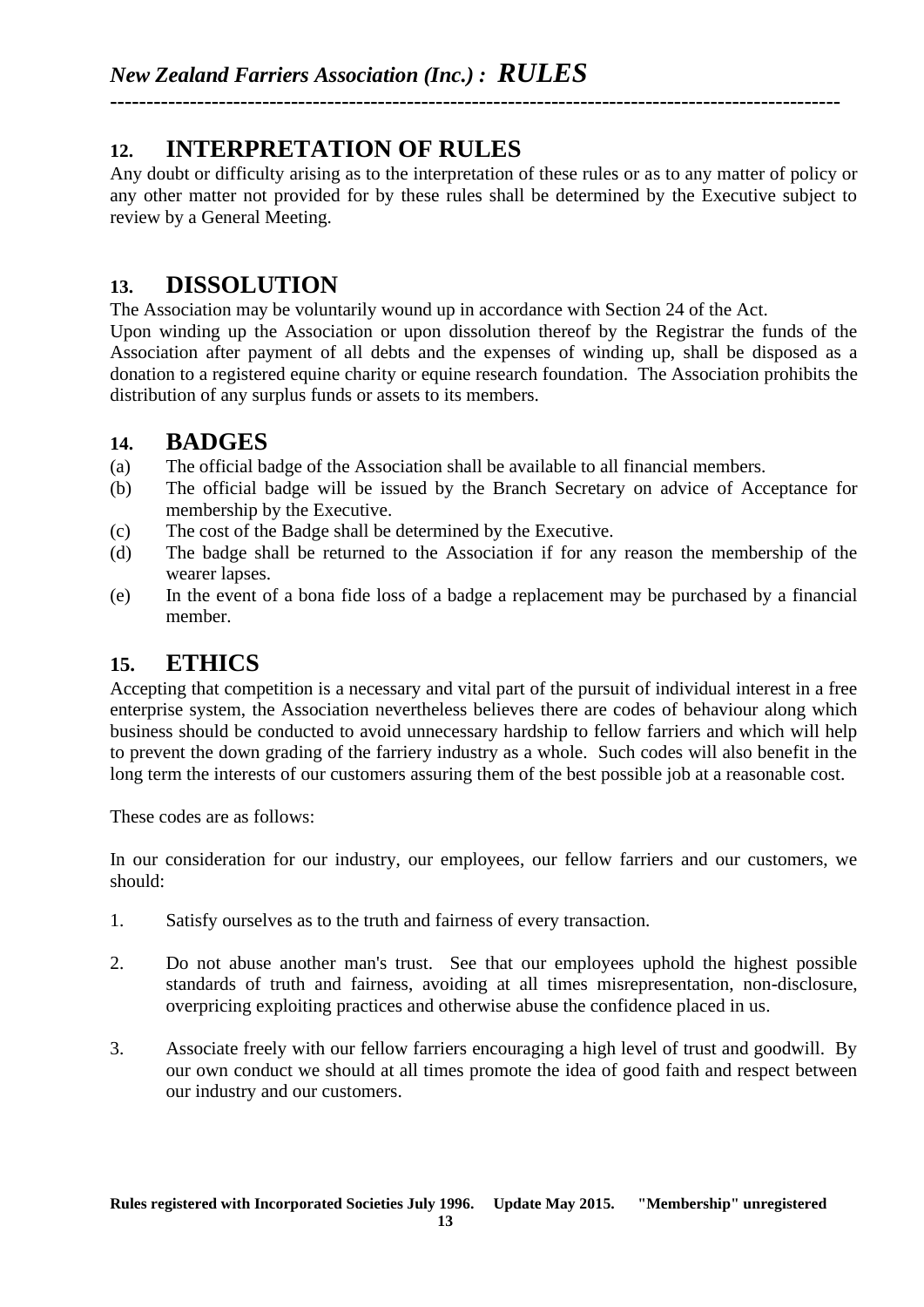- **-----------------------------------------------------------------------------------------------------** 4. Calculate the cost of all work done on a fair and equitable basis, methodically accumulating the costs on allwork and generally ensuring that our customer gets the very best job at a reasonable price.
- 5. Determine a reasonable return for our efforts and a reasonable return for the capital invested in the business.
- 6. Refrain at all times from unscrupulous practices and abusing the trust placed in us.
- 7. Ensure that the full quality of any job is achieved, checking that the charges made are in keeping with the services provided.
- 8. Refrain from all unethical business practices such as unauthorised commissions, and other inducements to gain an order.
- 9. Work for the general good of our industry, sharing our experiences and our technical knowledge with our fellow farriers.
- 10. Do not deliberately quote low prices simply to force our competitors to lower theirs. Be slow to condemn our competitors' price and always give them the benefit of some extenuating circumstances.
- 11. Beware of the customer who discloses a competitor's price. Yours may be the next one shown around.
- 12. Show care and respect for your staff always treating others as you would like to be treated yourself.

## **16. PERSONAL BENEFIT CLAUSE**

Any income, benefit or advantage shall be applied to the objectives of the organisation. No member of the organisation or any person associated with a member shall participate in or materially influence any decision made by the organisation in respect of the payment to or on behalf of that member or associated person of any income, benefit, of advantage whatsoever.

Any such income shall be reasonable and relative to that which would be paid in an arms length transaction (being open market value).